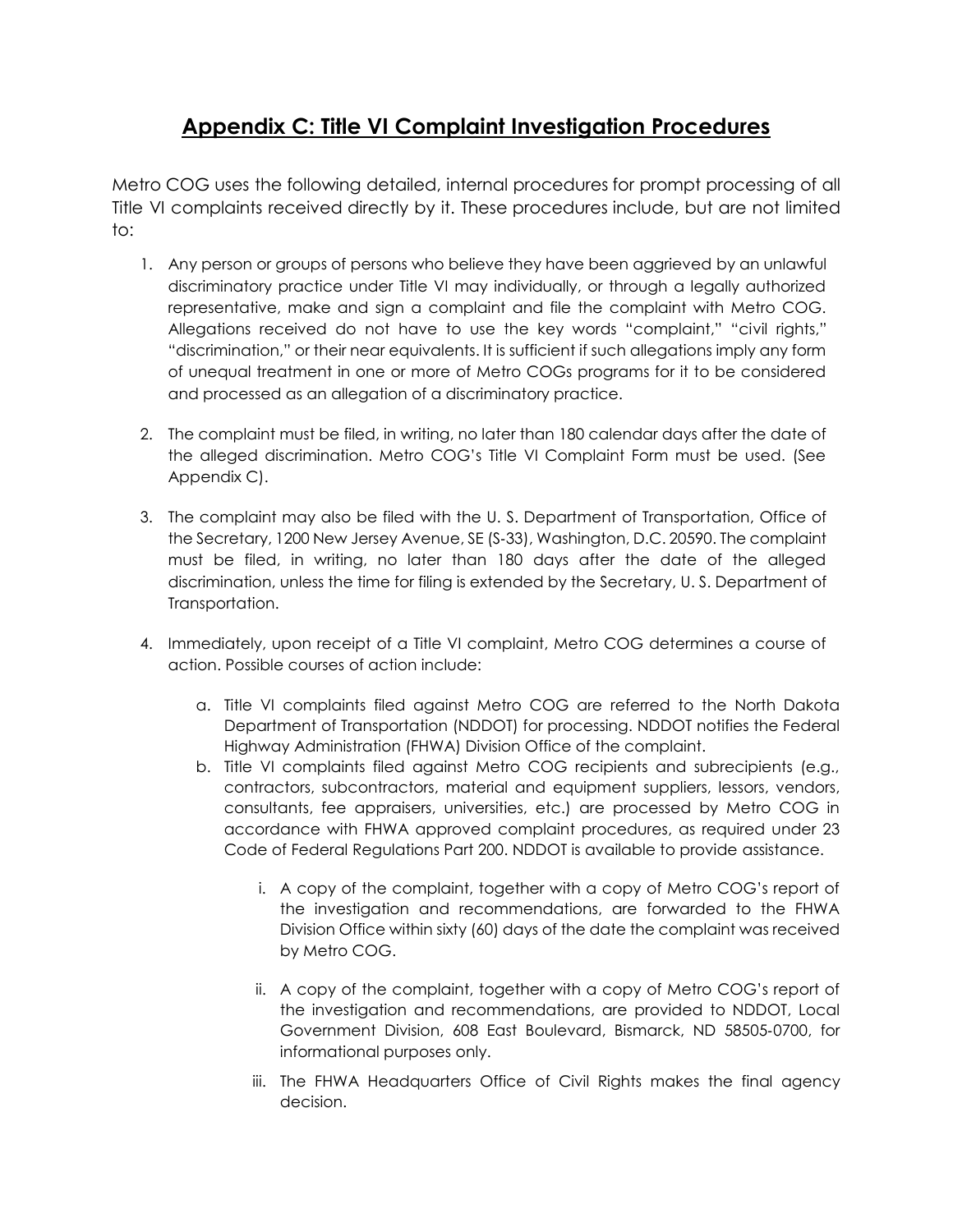- 5. Metro COG reviews and determines the appropriate action regarding every complaint. Metro COG will recommend to the FHWA Division Office, with a copy to NDDOT, not to proceed with or continue a complaint investigation if:
	- a. The complaint is, on its face, without merit.
	- b. The same allegations and issues of the complaint have been addressed in a recently closed investigation or by previous federal court decisions.
	- c. The complainant's or injured party's refusal to cooperate (including refusal to give permission to disclose his or her identity) has made it impossible to investigate further.
- 6. If an investigation is to be initiated, Metro COG determines the method of investigation and who will conduct the investigation.
- 7. The entire investigation process, including the submission of the final report of the investigation and recommendations to the FHWA Division Office, with a copy to NDDOT, is to be carried out in a period not to exceed sixty (60) calendar days from the date the original complaint was received by Metro COG.
- 8. Metro COG acknowledges receipt of the allegation(s) within ten (10) working days. The complainant is notified of the proposed action to be taken to process the allegation(s). The notification letter contains:
	- a. The basis for the complaint.
	- b. A brief statement of the allegation(s) over which Metro COG has jurisdiction.
	- c. A brief statement of Metro COG jurisdiction over the recipient to investigate the complaint; and
	- d. An indication of when the parties will be contacted.

Depending on the nature of the complaint, the complaint will be referred to the following for final decision:

- i. Federal Highway Administration (FHWA)
- ii. U.S. Department of Justice
- 9. Metro COG also notifies the FHWA Division Office and/or FTA Region 8 Office, with a copy to NDDOT, within ten (10) calendar days of receipt of the allegations. The following information is included in the notification to FHWA:
	- a. Name, address, and phone number of the complainant.
	- b. Name(s) and address(es) of persons alleged to have been involved in the act.
	- c. Basis of alleged discrimination (i.e., race, color, sex, age, national origin, disability/handicap, or income status).
	- d. Date of alleged discriminatory act(s).
	- e. Date complaint was received by Metro COG.
	- f. Brief statement concerning the nature of the complaint.
	- g. Other agencies (federal, state, or local) with which the complaint has been filed.